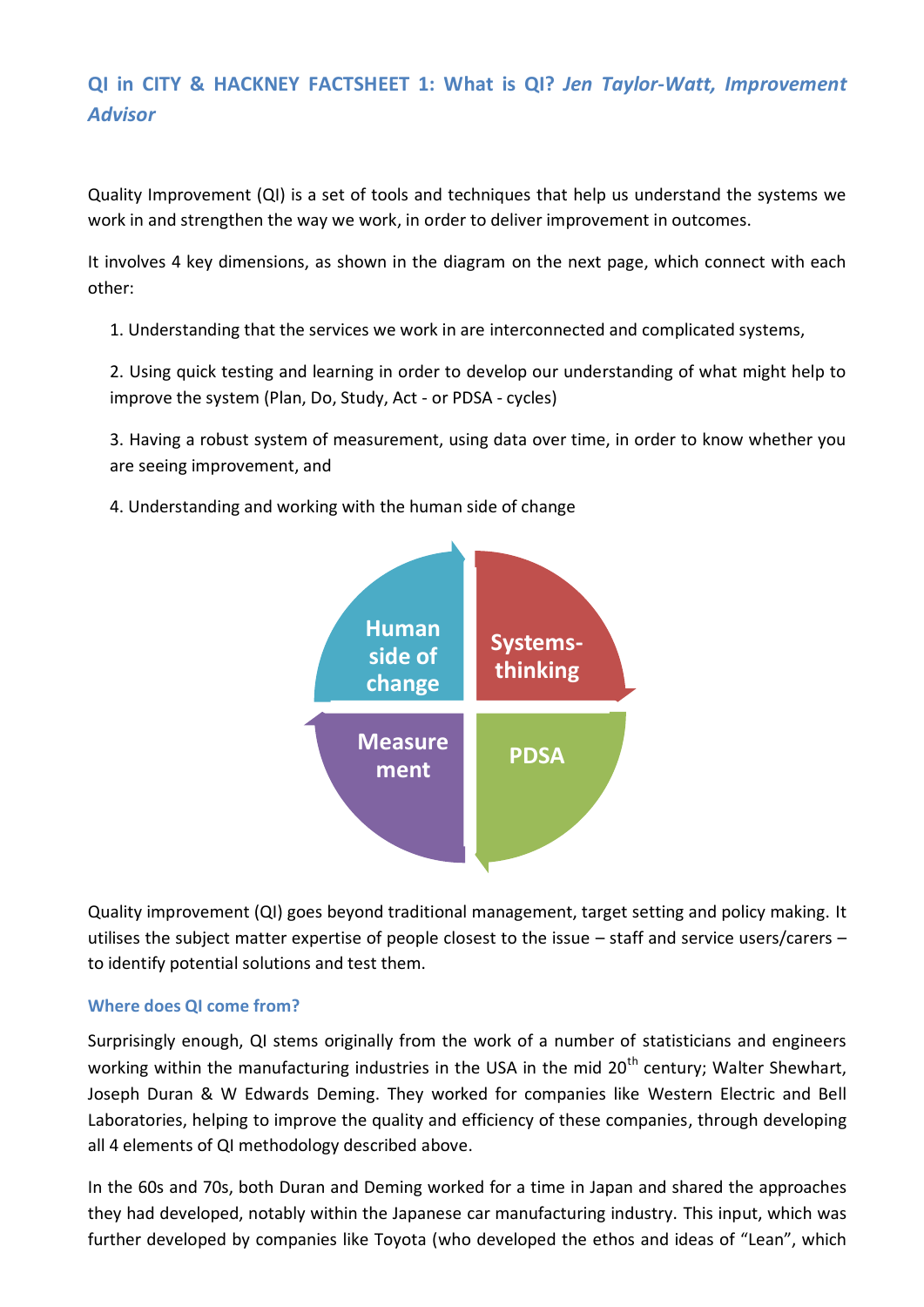fit under the QI umbrella), is a major reason why the Japanese car manufacturing industry became so competitive within the latter half of the  $20<sup>th</sup>$  century; out-performing by a long way, their major competitors in the US, who had not been influenced by Deming & Juran (see charts below – these trends have continued since this data, reported in *The Machine that Changed the World*).



| Selected Metrics for US & Japan<br><b>Automobile Manufacturers</b> |                              |                              |
|--------------------------------------------------------------------|------------------------------|------------------------------|
| <b>Product Development (mid 1980s)</b>                             |                              |                              |
|                                                                    | Japanese<br><b>Producers</b> | American<br><b>Producers</b> |
| <b>Avg. Engineering Hrs</b><br>per New Car (millions)              | 17                           | 3.1                          |
| <b>Avg. Development Time</b><br>per New Car (months)               | 46.2                         | 60.4                         |
| <b>Employees in Project</b><br>Team                                | 485                          | 903                          |
| <b>Supplier Share of</b><br><b>Engineering</b>                     | 51%                          | 14%                          |
| <b>Ratio of Delayed</b><br><b>Projects</b>                         | 1 in $6$                     | 1 in 2                       |

*The Lean Academy: Massachusetts Institute of Technology*

Despite this long history, QI is a relatively new thing within healthcare. It wasn't until the late 1980s and early 1990s that Don Berwick, a US paediatrician, and other colleagues, came across the ideas and started to bring these approaches into healthcare. Berwick set up the Institute for Healthcare Improvement (IHI) in the US in 1991, which now supports improvement programmes across the world.

Since then, organisations the world over have led transformative quality improvement programmes, delivering incredible outcomes (see box 1).

In terms of the UK, whilst both Scotland and Wales have nationwide Quality Improvement programmes, the NHS in England has been slower off the mark and ELFT is considered to be at the forefront of QI in England, particularly in the field of mental health<sup>1</sup>.

ELFT is now one of 13 strategic partners of the IHI globally.

<sup>-</sup><sup>1</sup> [Quality Improvement in Mental Health](https://www.kingsfund.org.uk/sites/files/kf/field/field_publication_file/Quality_improvement_mental_health_Kings_Fund_July_2017_0.pdf), King's Fund, July, 2017

[Building the Foundations for Improvement,](http://www.health.org.uk/sites/health/files/BuildingTheFoundationsForImprovement.pdf) Health Foundation, 2015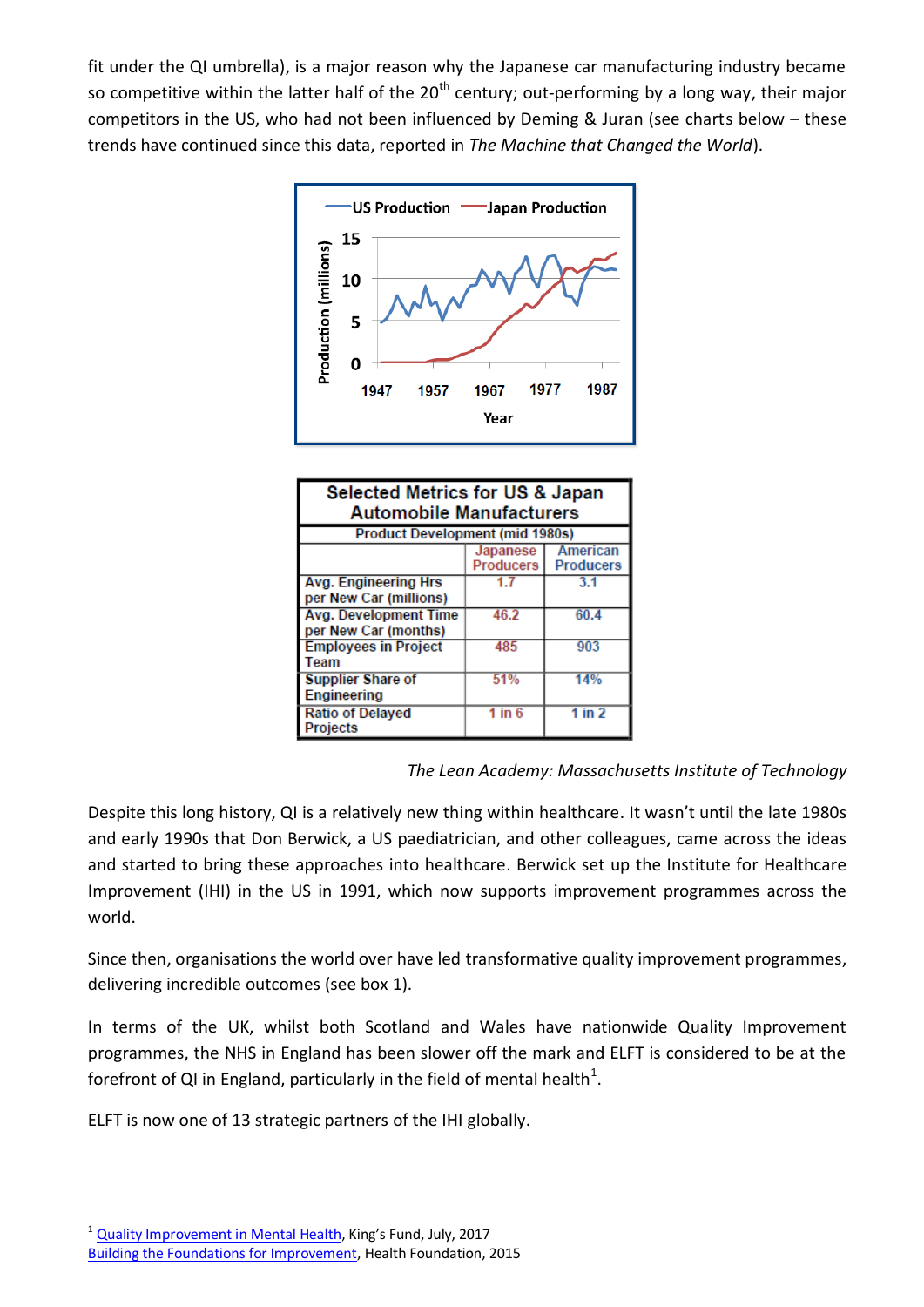## **Box 1: Impact of Quality Improvement programmes elsewhere in the world**



Virginia Mason, based in Seattle, provides integrated health services to the people of the Pacific North-West of the USA. In 2002, the organisation embarked on an ambitious, system-wide program to change the way it delivers health care and, in the process, improve patient safety and quality. Using Lean principles, Virginia Mason has achieved improvements, including increasing nurse bedside time from 35% to 78% and reduced ventilator acquired pneumonia form 34 cases per year to 2.



**WYDAU** From 2008 – 2010 NHS health boards and trusts across Wales joined the 1000 Lives Campaign, a two-year improvement initiative adapted from a successful American campaign run by the Institute for Healthcare Improvement (IHI). The 1000 Lives Campaign sought to save 1000 lives and prevent 50,000 episodes of harm in NHS Wales. Data analysed in 2010 showed it reached these goals.



The Henry Ford Health System provides care to the people of Detroit and from 2001, began focusing on reducing suicides. The rate of suicide in Henry Ford's patient population decreased by 75 percent; from 89 per 100,000 patients to 22 per 100,000 in the first four years of the program's implementation. This is significantly lower than the annual rates for suicides in similar patient populations. In 2009 there were no suicides at all within Henry Ford Health System.



The Scottish Patient Safety Programme is a nationwide programme that aims to improve the safety and reliability of healthcare and reduce harm. From an initial focus on acute hospitals, the work has now extended to 6 areas including Mental Health and Primary Care. Achievements include a 21% reduction in 30-day mortality sepsis, a reduction of 19% in cardiac arrest rate across 11 hospitals, and, in the mental health programme, reductions in the use of restraint.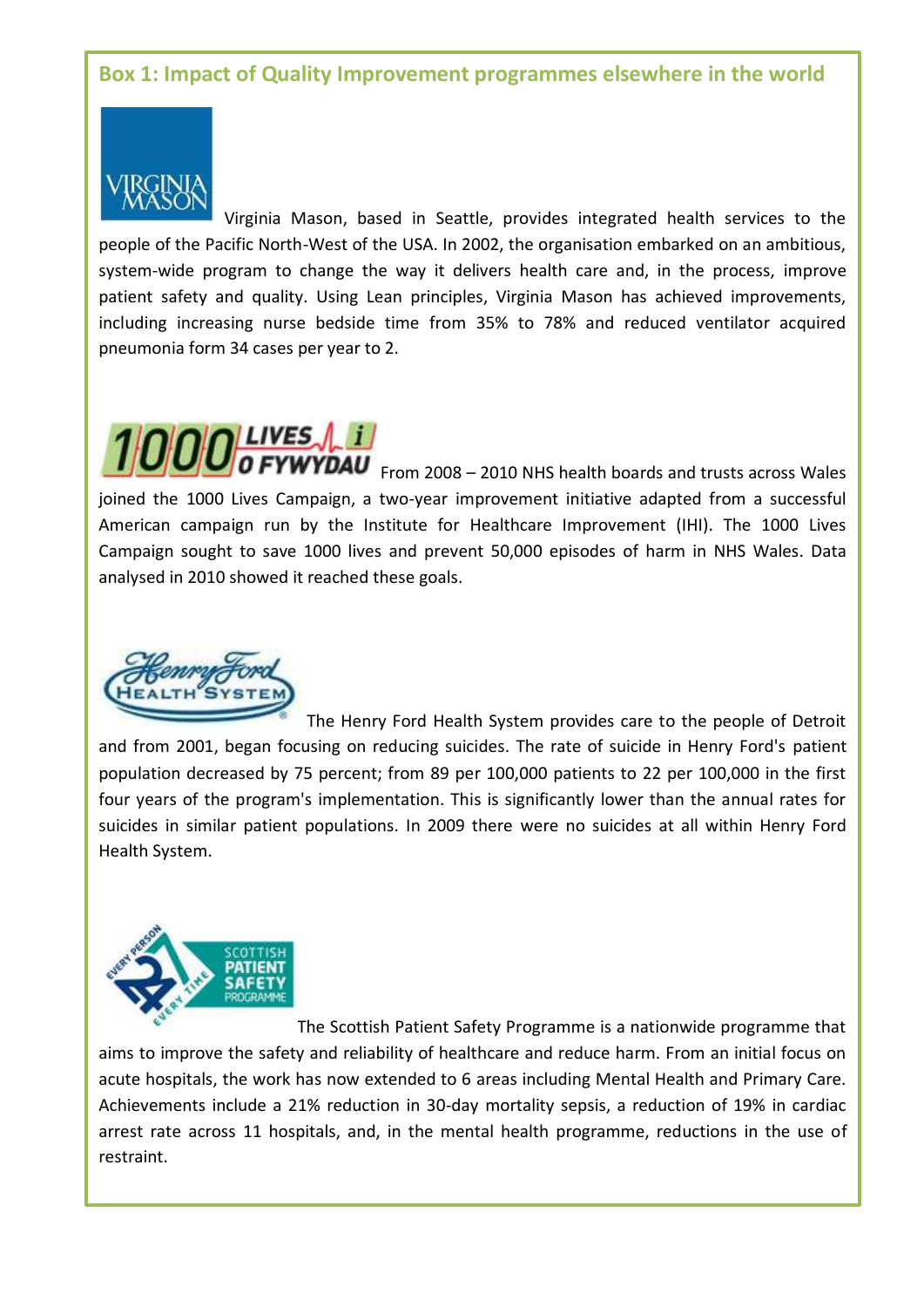#### **How does QI fit in to our broader leadership of Quality?**

QI is just one part of our overall management and improvement of quality of care, experience and outcomes at ELFT. It fits with, and works alongside, the other key parts of quality leadership and management: quality planning, quality assurance and quality control.



In a nutshell, these elements work together as follows:

Firstly, we think about our strategic challenges and priorities for managing quality, as part of **quality**  planning and we keep an eye on these areas through **quality assurance** systems like KPIs<sup>2</sup>, PREMs<sup>3</sup>, PROMs<sup>4</sup> and audit.

If we identify an area that needs improvement, we will need to think about the nature and complexity of the problem. If we think it is a really straightforward issue, it might just need to be managed through traditional structures; for example quick discussion with the team to agree how to resolve, or perhaps a simple action plan. If the issue relates to individual members of staff, then it will likely need to be managed through line-management structures.

Sometimes though, we hit on areas for improvement in healthcare that are more complicated and this is where **Quality Improvement** becomes really useful – in fact, we would argue it is critical to us being able resolve these problems.

For example, we've recently been working on reducing violence on the inpatient wards in City & Hackney (further detail is described in box 2). This was not something that a quick discussion or an action plan was going to resolve. Instead staff involved needed space and time to really understand what factors in our system lead people to be violent, and to test theories and ideas for what could help to address these factors.

<sup>-</sup><sup>2</sup> Key Performance Indicators

<sup>&</sup>lt;sup>3</sup> Patient Reported Experience Measures; e.g. Friends and Family Test

<sup>4</sup> Patient Reported Outcome Measures; e.g. DIALOG